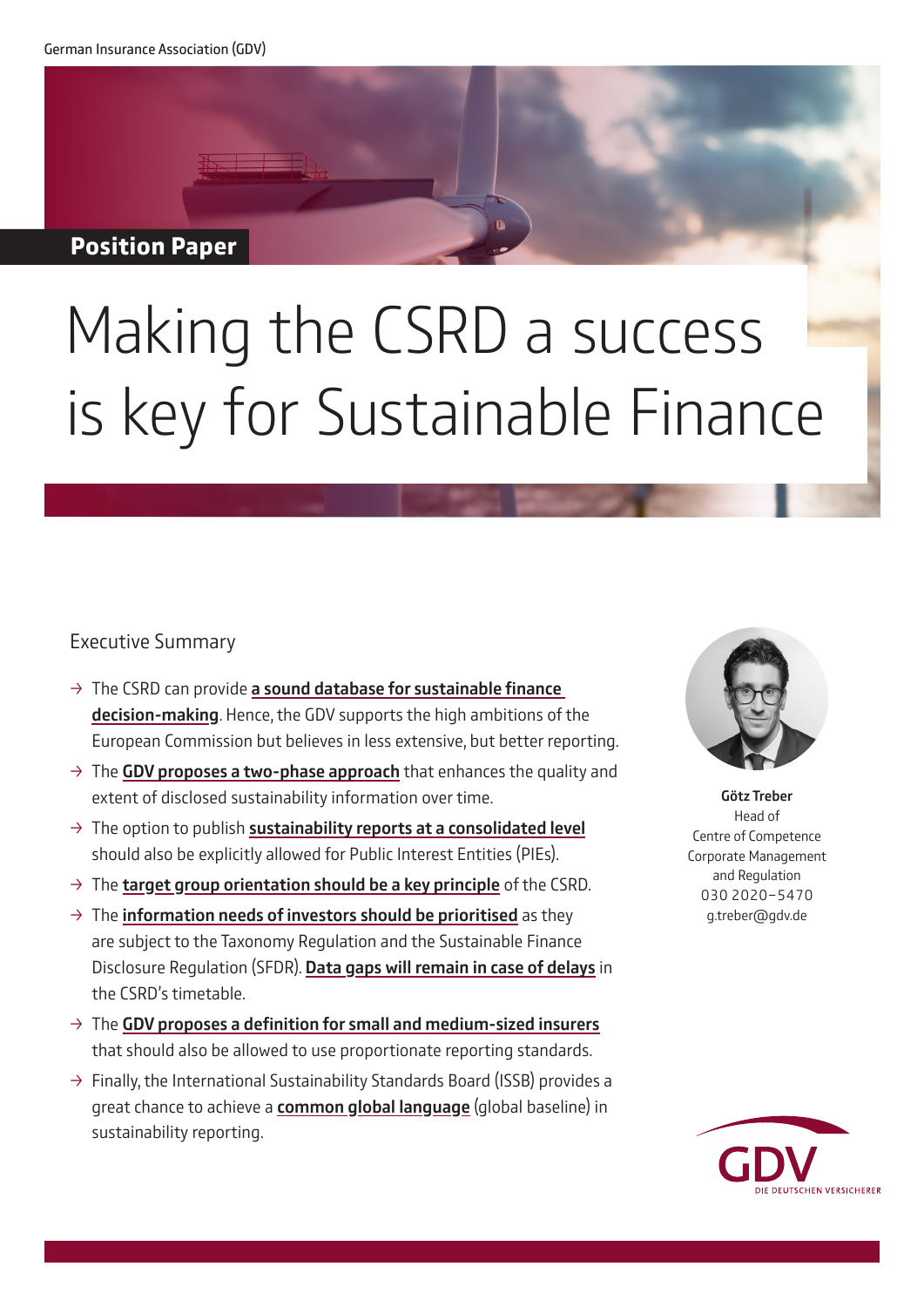The GDV highly welcomes the European Commission's legislative proposal for the Corporate Sustainability Reporting Directive (CSRD proposal). Consequently, **the CSRD is intended to provide a sound and proper database for sustainable finance decision-making**. This enhanced market transparency on sustainability information can foster fair competition, prevent greenwashing, and secure the integrity of financial market participants. On the one hand, investors will have comparable and reliable sustainability information to make better and more sustainable investment decisions and to address their own reporting requirements. On the other hand, collecting, preparing (in a suitable electronic format) and assuring sustainability information can create significant operational challenges for the reporting companies. Due to the dual role as data users and preparers, the German insurers have a holistic view on sustainability reporting. Against the background, we believe that the **credo of the CSRD should be not extensive, but better reporting**. For us, better reporting means having a workable framework, proportional requirements, and a clear focus on the information needs of investors.

Furthermore, the **German insurers welcome the ambitious timetable for the CSRD proposal** – with the first application for the financial year starting on or after 1 January 2023 (hereinafter called "FY 2023"). Developing pragmatic solutions for better reporting would help keeping not only the timeline but also achieving the feasibility of the CSRD. As a matter of fact, the **real challenge is to apply the CSRD while simultaneously developing it further towards an efficient and comprehensive framework**. To meet this challenge, the GDV makes various concrete proposals to drive the sustainable finance agenda forward.

# Enhancing Feasibility

According to the CSRD proposal, the European Sustainability Reporting Standards (ESRS) will define how and what kind of sustainability information companies must report. In general, setting proper standards requires time due to a wide range of different stakeholder interests and necessary feedback loops to ensure that the standards really fit for purpose.

At the same time, **the implementation is very challenging for reporting companies** that need to set up new processes and integrate them into their reporting system. In our view, the Commission's envisaged timeline is too ambitious. It states that the first core ESRS shall be applied for the FY 2023 and the advanced ESRS shall be applied already a year later. In our view, such pace implies that the core ESRS would not be subject to any testing yet, rendering subsequent revisions more likely that would further increase the implementation efforts for reporting companies. Here, the proverb fits well: **"Do it right or do it twice"**.

Consequently, the GDV proposes a **two-phase approach that enhances the quality and extent of disclosed sustainability information over time** (*table 1*). In **phase I** (e.g., FYs 2023-2025), companies should start to apply new reporting requirements laid down in the core ESRS with best effort, enhancing the quality and extent of disclosed sustainability information over time. The advanced ESRS could be subject to an adequate testing and would have to be applied in **phase II** (e.g., from FY 2026), where companies would provide high-quality sustainability data in accordance with the ESRS.

#### Preferred approach for the CSRD timeline

*Table 1* · A two-phase approach to foster feasibility

|                                                 | <b>Phase</b> | <b>Phase I</b><br>$-$ for transition $-$                                                                    | <b>Phase II</b>                                                                                     |
|-------------------------------------------------|--------------|-------------------------------------------------------------------------------------------------------------|-----------------------------------------------------------------------------------------------------|
| <b>Target Group</b>                             |              | <b>Best Effort</b>                                                                                          | <b>High Data Quality</b>                                                                            |
| <b>Investors &amp;</b><br><b>General Public</b> |              | Location: management report<br>Digitalisation (XHTML + Tagging): mandatory<br>Assurance: limited            | Location: management report<br>Digitalisation (XHTML + Tagging): mandatory<br>Assurance: reasonable |
| <b>General Public</b>                           |              | Location: management report or website<br>Digitalisation (XHTML + Tagging): optional<br>Assurance: optional | Location: management report<br>Digitalisation (XHTML + Tagging): optional<br>Assurance: limited     |

Source: Gesamtverband der Deutschen Versicherungswirtschaft e.V. (GDV)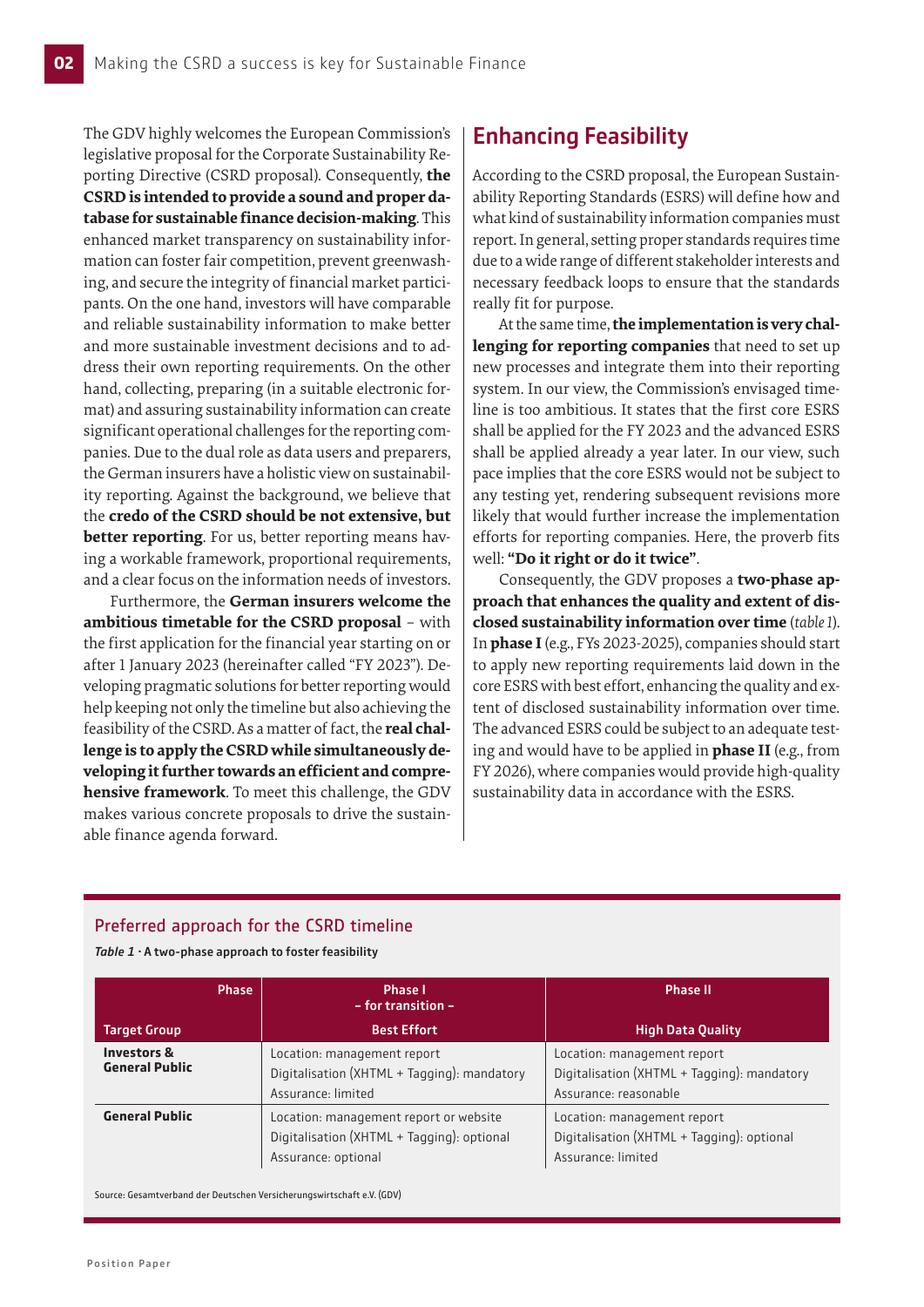In addition, the **CSRD should explicitly allow the option to publish sustainability reports at a consolidated level also for Public Interest Entities (PIEs)**, as currently applied in the Non-Financial Reporting Directive (NFRD). This option should be incorporated in Art. 1 (3) CSRD. It would prevent double reporting and foster the efficiency of corporate reporting at large. For example, most German insurance companies are organised in insurance groups with separate legal entities for life, health and non-life insurance business. But all key functions (e.g., asset, risk, sustainability management) are centralised. Hence, if each legal entity would need to disclose sustainability information at entity-level, it will be the same information in each management report. There will be **no added value for policyholders or investors but a significant increase in costs for insurers**.

#### Embedding Target Group Orientation

The scope and content of sustainability reporting requirements should be designed that **the added value balances the associated reporting efforts**. It is challenging to strike the right balance between enough available standardised, audited, digitally accessible sustainability data and the costs of providing this data. But the effort is worth the results as they would lead to an effective and efficient reporting framework with data preparers only providing necessary information. Moreover, data users will get the sustainability information they need in the proper format. In a nutshell, **target group orientation should become a key principle of the CSRD** shaping the ESRS, the format of the sustainability statements, and the level of the external assurance (*table 1*). The principle of target group orientation should be incorporated in Art. 1 (1) CSRD.

Indeed, institutional investors need more quantitative, thus, technical sustainability information. Accordingly, companies that target investors should have different reporting requirements compared to companies only targeting the general public. **Experiences from the Solvency II framework show that mixed reporting**, which addresses public and professional users alike, **is not expedient**. Especially policyholders are reluctant to handle extensive reports which contain much technical information. Accordingly the target group orientation could be implemented in accordance with current accounting practice and in line with the proposed approach for small and medium-sized entities (SMEs), e.g., based on criteria such as size, capital market orientation, or capital refinancing volume.

# Prioritising Information Needs of Investors

The German insurers welcome and strongly support the Commission's commitment to the Paris Agreement and the Green New Deal that aims to make the financial system a stronger driver for sustainability. For this endeavour, however, it is **crucial to prioritise the information needs of investors**. Hence, the GDV welcomes the ambitious timetable of the CSRD with the first set of the core ESRS that shall at least focus on the information needs of financial market participants (FMPs) (Art. 1 (4) CSRD).

Certainly, FMPs need standardised sustainability information to address their own reporting obligations defined in the Sustainable Finance Disclosure Regulation (SFDR). In detail, the FMPs will need a mandatory set of 14 indicators on Principal Adverse Impacts on Sustainability (PAIs) from their investees that will be soon determined in the upcoming final Regulatory Technical Standards (RTS; Level II) of the SFDR. These PAIs define standardised information such as the carbon footprint (PAI I 2). In addition, there will be optional PAIs regarding other ESG matters. While the final RTS are not yet adopted by the Commission, the **core ESRS (Level II of the CSRD) must at least include the final mandatory PAIs**. Furthermore, for the "do no significantly harm" review required for sustainable investments under the SFDR, **FMPs need data on the results of compliance with minimum social standards (Art. 14 (3) b RTS SFDR)**. There is no testing needed as the reporting requirements are already defined in other regulations.<sup>1</sup>

In sum, **a delay in the timetable of the CSRD proposal** would mean that insurers, as data users, have to further rely on the NFRD. Its **smaller scope** does not meet the ambitious goals of the SFDR and Taxonomy Regulation and keeps the **availability and quality of urgently needed sustainability data very low**.

# Strengthening Proportionality

In general, the GDV welcomes the extended scope of the CSRD porposal to all large companies for the FY 2023 and listed small and medium-sized entities (SMEs) for the FY 2026. Regarding size, the proposed definition of SMEs is appropriate for the non-financial sector. Nevertheless, it is not appropriate, as too low, for the German insurance sector because **even small insurers** 

<sup>1</sup> This chapter is based on the draft consolidated RTS of the SFDR of the European Supervisory Authorities (ESAs) from October 22, 2021.